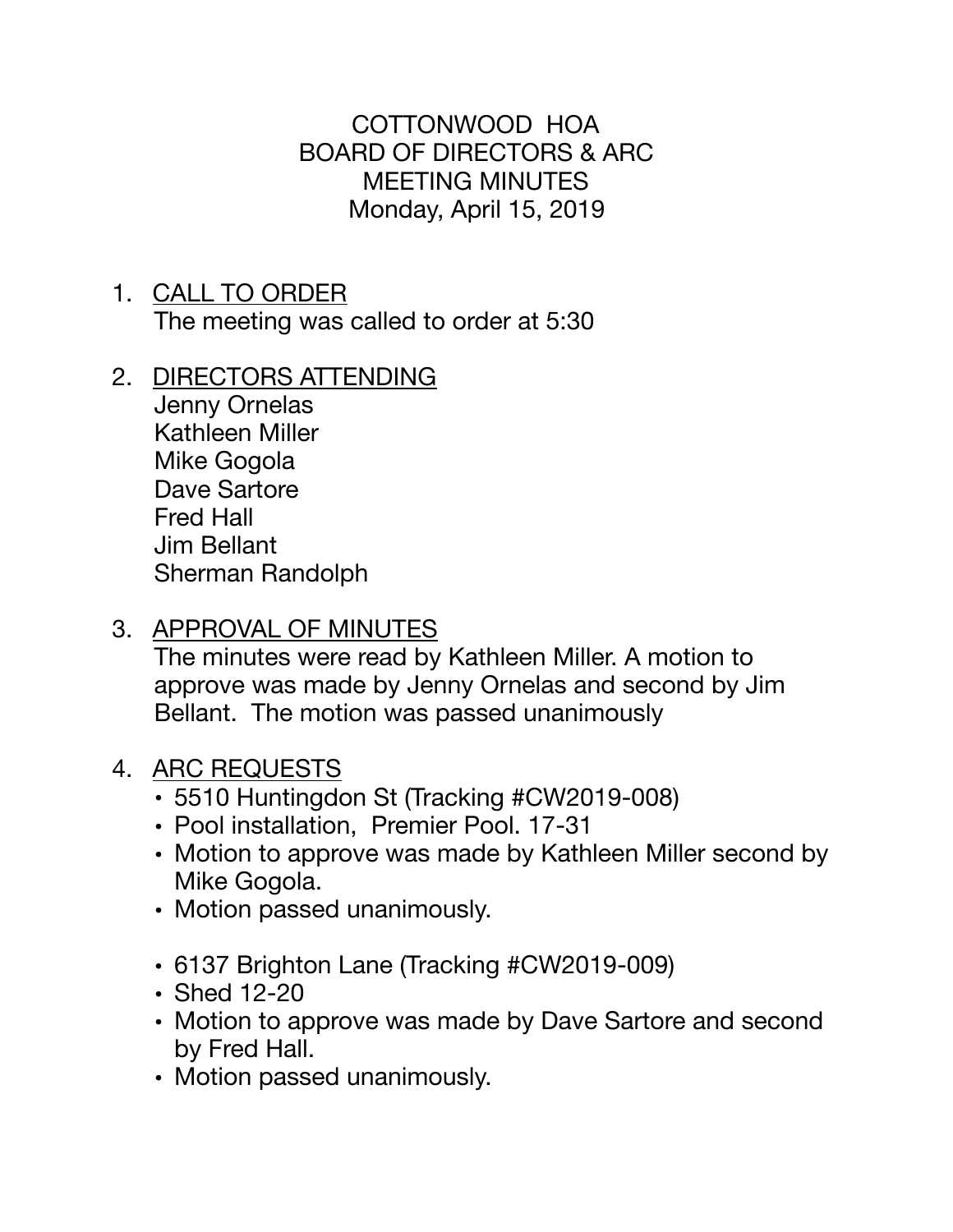- 6089 Brighton Lane (Tracking #CW2019- 010)
- Stain Fence- wood color stain.
- Motion to approve was made by Jim Bellant and second by Dave Satore.
- Motion passed unanimously.
- 6236 Brighton Lane (Tracking #CW2019-011)
- Pool installation 19-36.
- Motion to approve was made by Jenny Ornelas and second by Kathleen Miller.
- Motion passed unanimously.

## 5. NEW BUSINESS

- A resident asked, when he e-mails the ARC a request why cant he get approval right away.
- A resident sent an e-mail about burning leaves. The source was determined to be a house next to our subdivision.
- Residents should contact ECUA for bulk pick up.
- News letter should be sent out twice a year.
- Tarps on all vehicles is not allowed.
- Front control box was hit by lighting. Johnson Gate Co. was called and will be out. AT&T replaced the modem. Camera's are still working.
- Plants were stolen at the entrance.
- Dog waste must be picked up by the dogs owner.